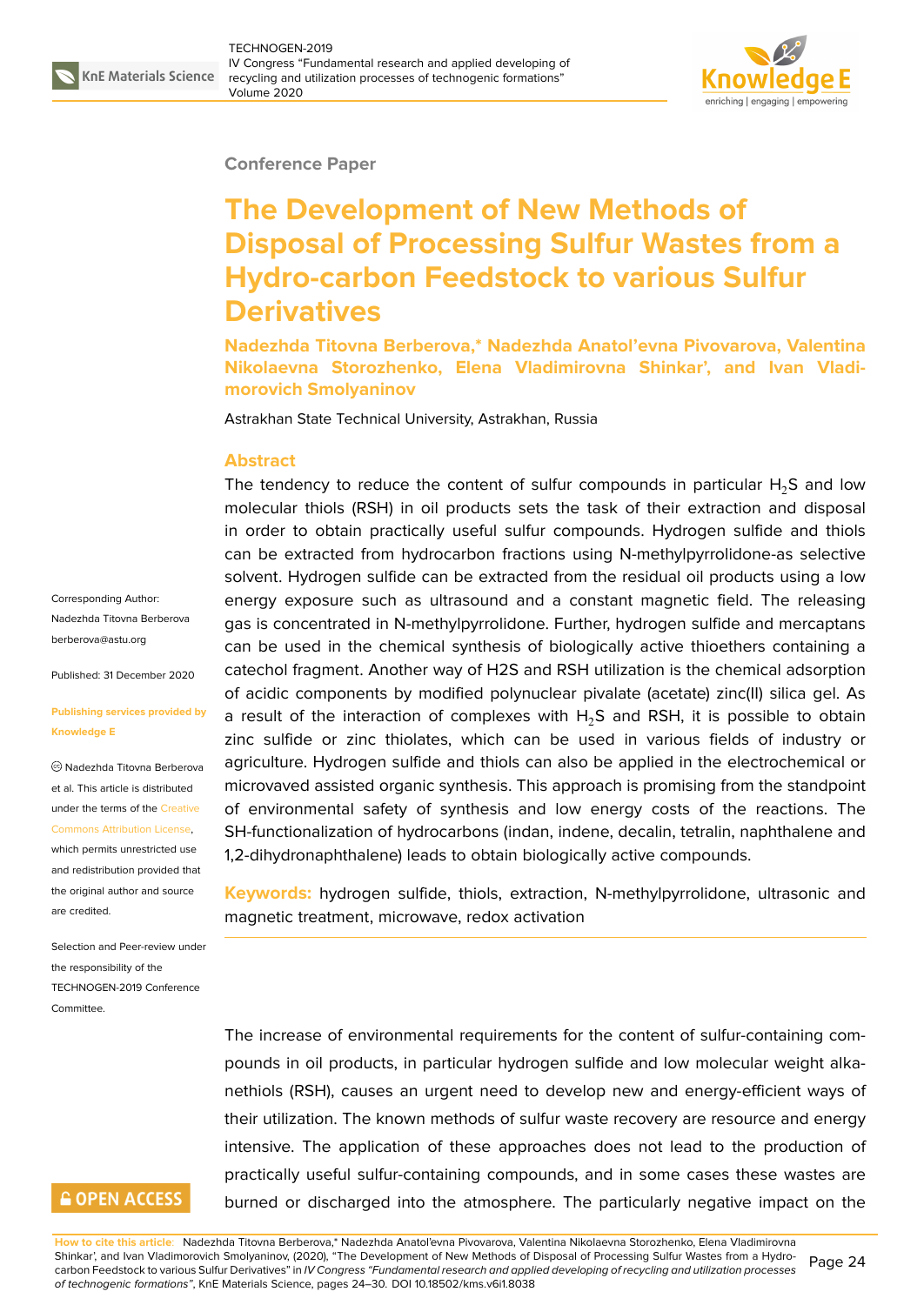environment is typical for the processing of hydrocarbons with a high content of sulfur and hydrogen sulfide.

Currently, there are no methods aimed at using waste  $(H<sub>2</sub>S$  and RSH) as key reagents in the synthesis of various sulfur compounds. In this study it is proposed for the first time to apply a multitarget approach to the refinement of light hydrocarbon fractions or residual petroleum products (fuel oil), followed by their utilization in practically useful organosulfur compounds (see Figure 1).



**Figure** 1: The scheme of disposal of recoverable sulfur waste.

Recently, the promising methods of sulfur removal include the solvent extraction processes. At this stage of research, we have been studied the extraction of various sulfur-containing compounds from the petroleum and condensate raw materials using solutions based on N-methylpyrrolidone. On the example of the model mixture the selectivity of the solvent with respect to different classes of organic sulfur compounds: thiols, mono-, di - and trisulfides is shown. The solvent has the greatest affinity to aromatic sulfur compounds. The degree of extraction (α, %) increases in the range from mono- to di- and trisulfides. In the case of aliphatic thiols, there is a decrease of the degree of extraction with elongation of the hydrocarbon group in thiols (see Table 1).

For light gasoline fractions BP-90<sup>∘</sup>C and BP-120<sup>∘</sup>C the optimal parameters of extraction with mixtures based on N-methylpyrrolidone using co-solvents (water, dimethyl carbonate, glycerin, phenol) were established: temperature 35<sup>∘</sup>C, solvent – raw material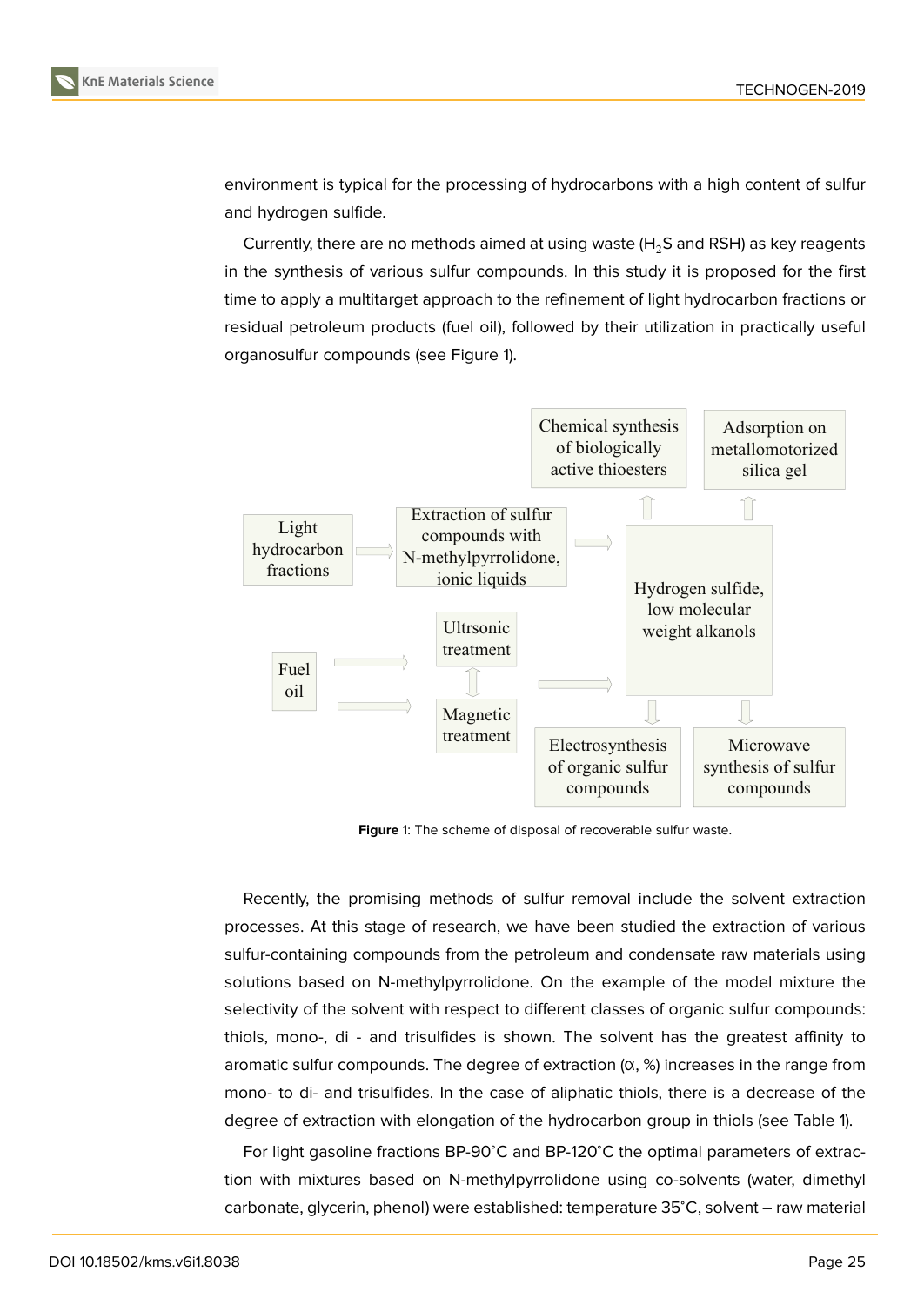ratio 1:1. Among the considered solvent combinations, the mixture containing 5% wt. dimethyl carbonate showed the highest efficiency with respect to sulfur compounds.

| Compound           | $\alpha$ , % | Compound      | $\alpha$ , % |
|--------------------|--------------|---------------|--------------|
| $(C_6H_5)_2S_3$    | 98,0         | $C_5H_{11}SH$ | 71,6         |
| $C_4H_4S$          | 83,5         | $C_6H_{11}SH$ | 70,3         |
| $C_6H_5SH$         | 81,0         | $C_5H_9SH$    | 69,6         |
| $C_3H_7SH$         | 76,9         | $C_6H_{13}SH$ | 68,7         |
| $(C_6H_{11})_2S_3$ | 75.9         | $(C_4H_9S)_2$ | 60,2         |
| $C_6H_5CH_2SH$     | 75,5         | $C_7H_{15}SH$ | 66,2         |
| $C_4H_9SH$         | 73,4         | $(C_4H_9)_2S$ | 48,6         |

TABLE 1: The degree of extraction of organic sulfur compounds in single-stage extraction from the model mixture.

At the same time, the highest yield of raffinate at moderate total sulfur content was observed for the water-contaning solvent (5% wt.). In this case, the multi-stage extraction of sulfur components from gasoline fractions allowed reducing the content of organic sulfur compounds by 7–10 times (0.0187 and 0.006 % wt.).



**Figure** 2: The dependence of the concentration of sulfur components extracted from fuel oil on the type of physical action: 1 – ultrasound, 2 – a constant magnetic field, 3 – a combination of ultrasound and magnetic field; 4 – before treatment.

To intensify the process of extraction of dissolved hydrogen sulfide and low molecular weight thiols from fuel oil, it has been proposed to use ultrasonic and magnetic treatment. The fuel oil flow at a temperature of 60–80 <sup>∘</sup> C was exposed to ultrasound at a frequency of 20–60 kHz and/or a constant magnetic field with an induction of 0.05–0.3 T. In case of low-energy wave effects, the structure of oil disperse systems changes, resulting in increased efficiency of  $H_2S$  and RSH separation (see Figure 2).

The most promising approach is the combination of ultrasonic and magnetic impacts, as the content of hydrogen sulfide and thiols (methyl- and ethylthiols) in fuel oil is reduced by 9–10 times compared to the data obtained before treatment.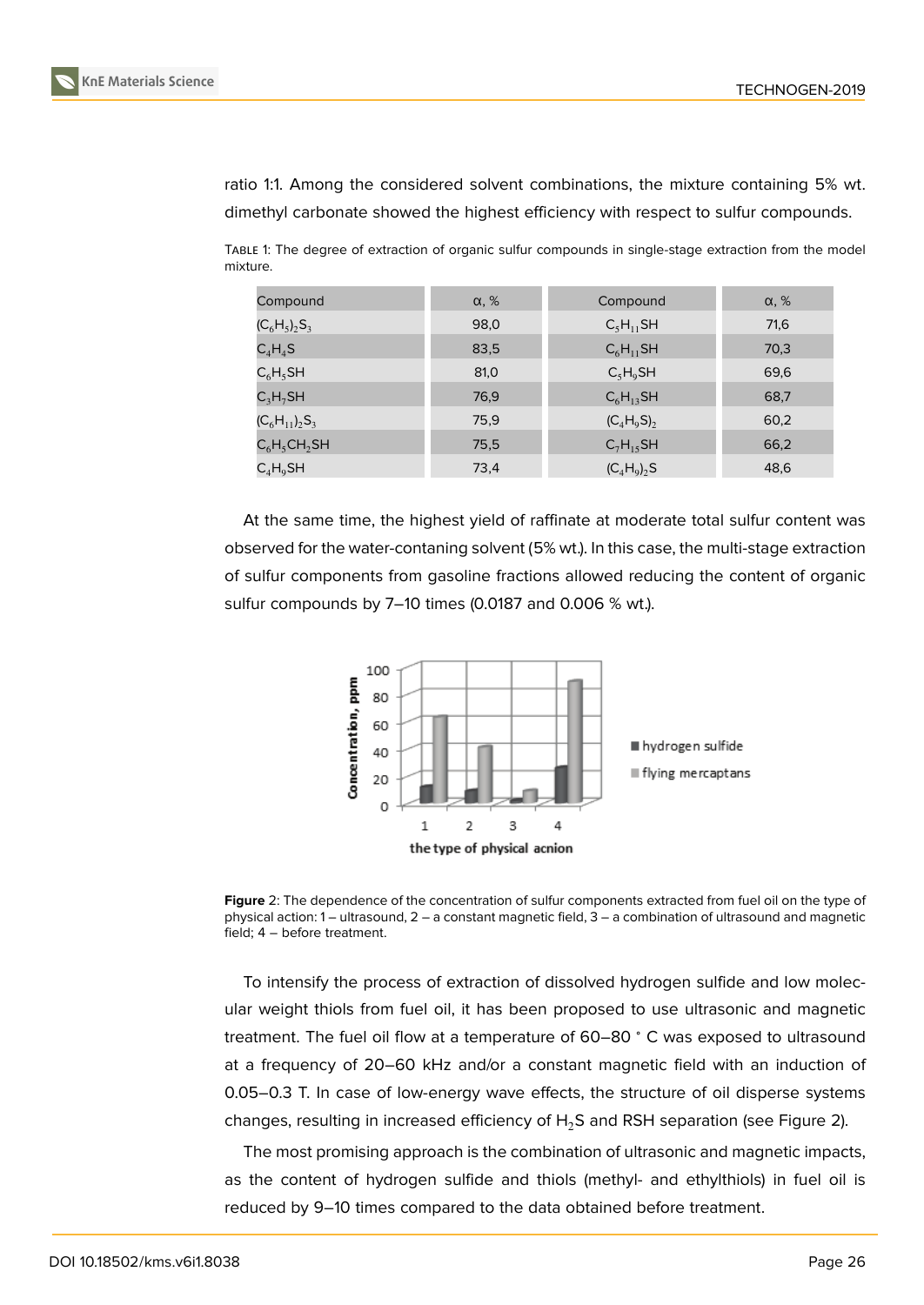As a result of various methods of extraction of  $H_2S$  and RSH from hydrocarbon mixtures, a solution of these components in N-methylpyrrolidone or their mixture in a gaseous state is formed. In the first case, it is proposed to direct the concentrate separated from the extract of selective purification for use in the chemical synthesis of biologically active thioethers [1] containing a catechol fragment (scheme 1).



The interaction of low molecular weight thiols with a soft organic oxidizer  $-3,5$ -di*tert*-butyl-*o*-benzoquinone leads to thioethers with the yield up to 94 %. In the reaction of quinone with hydrogen sulfide sulfur is formed. Sterically hindered catechols are easily regenerated by air oxygen to allow use their oxidized form repeatedly.

The second approach of the further use of a mixture of acidic components is the chemical adsorption of  $H_2S$  and RSH on silica modified by polynuclear zinc(II) carboxylates (pivalate or acetate). In the study the effect of ultrasound exposure of different duration on the diffusion of zinc(II) carboxylates into the porous structure of the carrier was analyzed. The process of desulfurization of the model mixture (isooctan + hydrogen sulfide) was also studied.

Using UV-visible spectroscopy and flame atomic adsorption spectrometry methods, it was found that ultrasonic action contributes to an increase in the diffusion rate of zinc pivalate(II) by  $\approx$ 1.5 times compared to zinc acetate(II). The concentration of hydrogen sulfide (100 ppm, isooctane) decreased to 25 ppm after adsorption purification by the data of energy dispersive X-ray fluorescence spectrometry. The experimental data were confirmed by quantum chemical calculations (DFT method, basis of 6-31G(d)/ B3LYP). The results of thermal effect calculations (ΔH) of different pathway of the reactions of metal pivalates (d-elements) with methantiol  $(H<sub>2</sub>S)$  indicate the absence of energy difficulty of binding transformations ( $\Delta H = -176 - (-361)$  kJ/mol). It has shown that the interaction of complexes with  $H_2S$  and RSH could lead to obtain zinc sulfide or thiolates, which can be used as potential anti-tick agents in various fields of industry or agriculture [2].

An alternative pathway to use the extracted gaseous waste (hydrogen sulfide and thiols) is electrochemical or microwave activation of these compounds in organic sol[ve](#page-6-0)nts. This approach is promising from the standpoint of environmental safety and low energy consumption.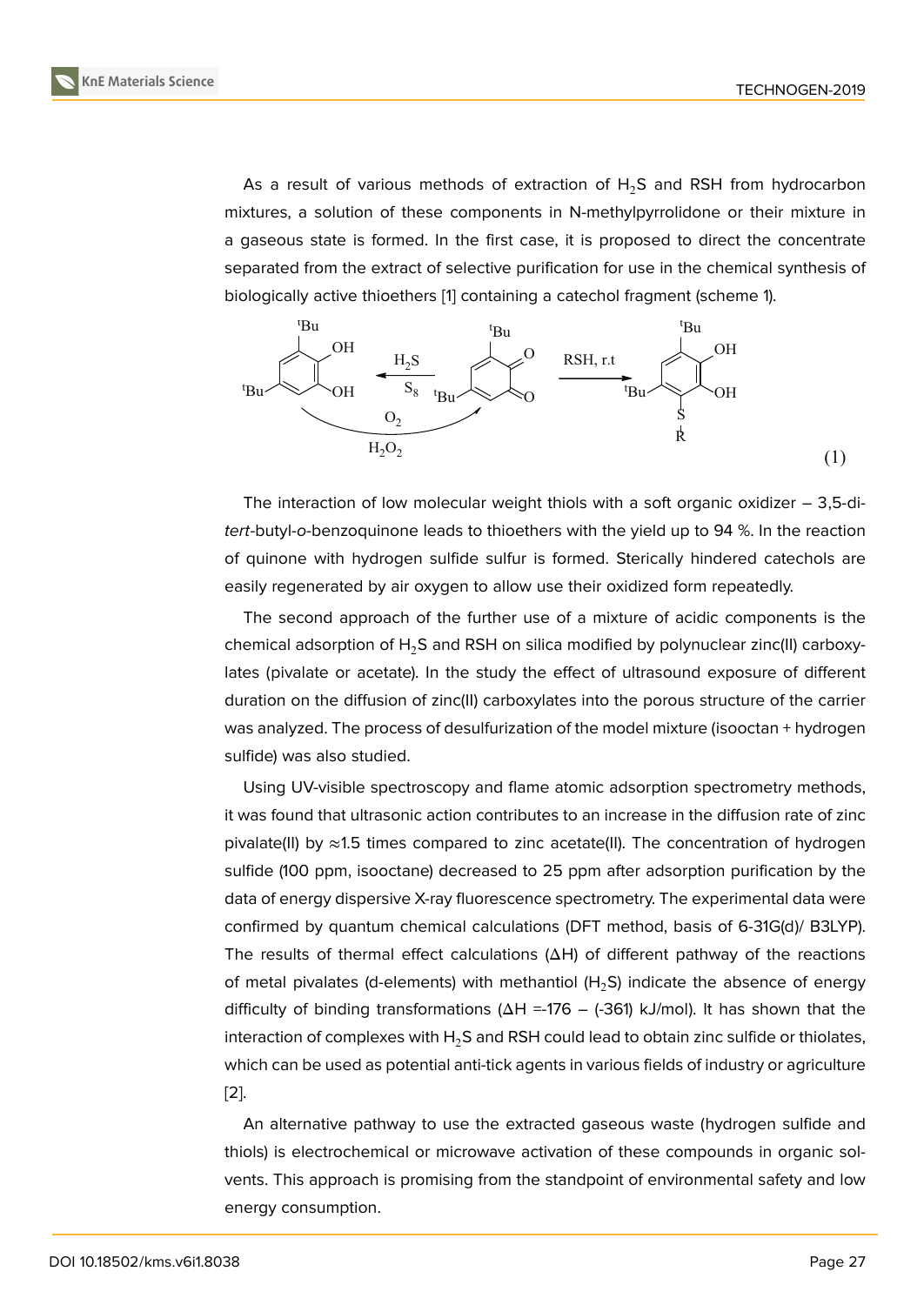In the work the synthesis of the practically useful thio-derivatives of hydrocarbons (RH): indane (I), indene (II), decalin (III), tetralin(IV), naphthalene (V) and dihydronaphthalene (VI) has been performed under activation of  $H_2S$ .

As a rule, the functionalization of the inert compounds occurs in the reactions with  $H_2S$ under rather severe conditions such as photolysis, thermolysis or radiolysis. Catalytic methods of C-H bond activation in hydrocarbons are complicated by the need to use expensive metal-containing catalysts, the presence of stages of separation and regeneration of the catalyst. We have developed effective methods of redox and microwave activation of  $H_2S$  extracted from fuel oil in the reactions with hydrocarbons (I-VI).

The relevance of the involvement of  $H_2S$  in organic synthesis based on RH (I-VI) is determined by the results of computer prediction of the potential biological activity of thiolation products of initial compounds using the program PASS. Calculations with a high probability indicate the possibility of application of the products SH-functionalization, as promoters of renal function and drugs for the treatment of phobic disorders.

Previously, we have successfully carried out the electrochemical and microwave synthesis of organosulfur derivatives of aromatic compounds, cycloalkenes, cycloalkanes (C<sub>5</sub>-C<sub>8</sub>) with the participant of H<sub>2</sub>S as sulfurizing agent [3–5]. In the paper we propose two methods of redox- $H_2S$  activation (anodic or cathodic) in the reactions with compounds I-VI. One-electron oxidation of  $H_2S$  to an unstable radical cation leads to the formation of a t[hiy](#page-6-2)l radical. The cathodic activation of  $H_2S$  t[o t](#page-6-1)hiyl radical is characterized by minimizing the bayside transformation of the reagent into inorganic sulfanes (H<sub>2</sub>S<sub>n</sub>, n=2-8) and sulfur. The thiyl radical is generated as a result of homolysis of the S-H bond under microwave conditions (scheme 2).

$$
HS \xrightarrow{-e^-,-H^+} H_2S \xrightarrow{-1/2 H_2} HS
$$
  
 
$$
HS \xrightarrow{-e^-,-H^+} H_2S \xrightarrow{-1/2 H_2} HS
$$
  
 
$$
H_2S \xrightarrow{-1/2 H_2} (2)
$$

Depending on the structure of hydrocarbons, two types of reactions are possible. The first mode is the addition of a thiyl radical to a multiple bond (II, VI), the second is the substitution of a hydrogen atom in an aromatic ring (I, IV, V) or an alicyclic (I, III, IV) fragment (scheme 3).

As a result of the reactions, mainly the products of thiolation of compounds I-VI were obtained, the yield (24-78 %) of compounds varies depending on the method of reagent activation, the duration of synthesis and the structure of hydrocarbons. The formation of dehydroaromatization products for compounds I, II, VI, VI is possible under conditions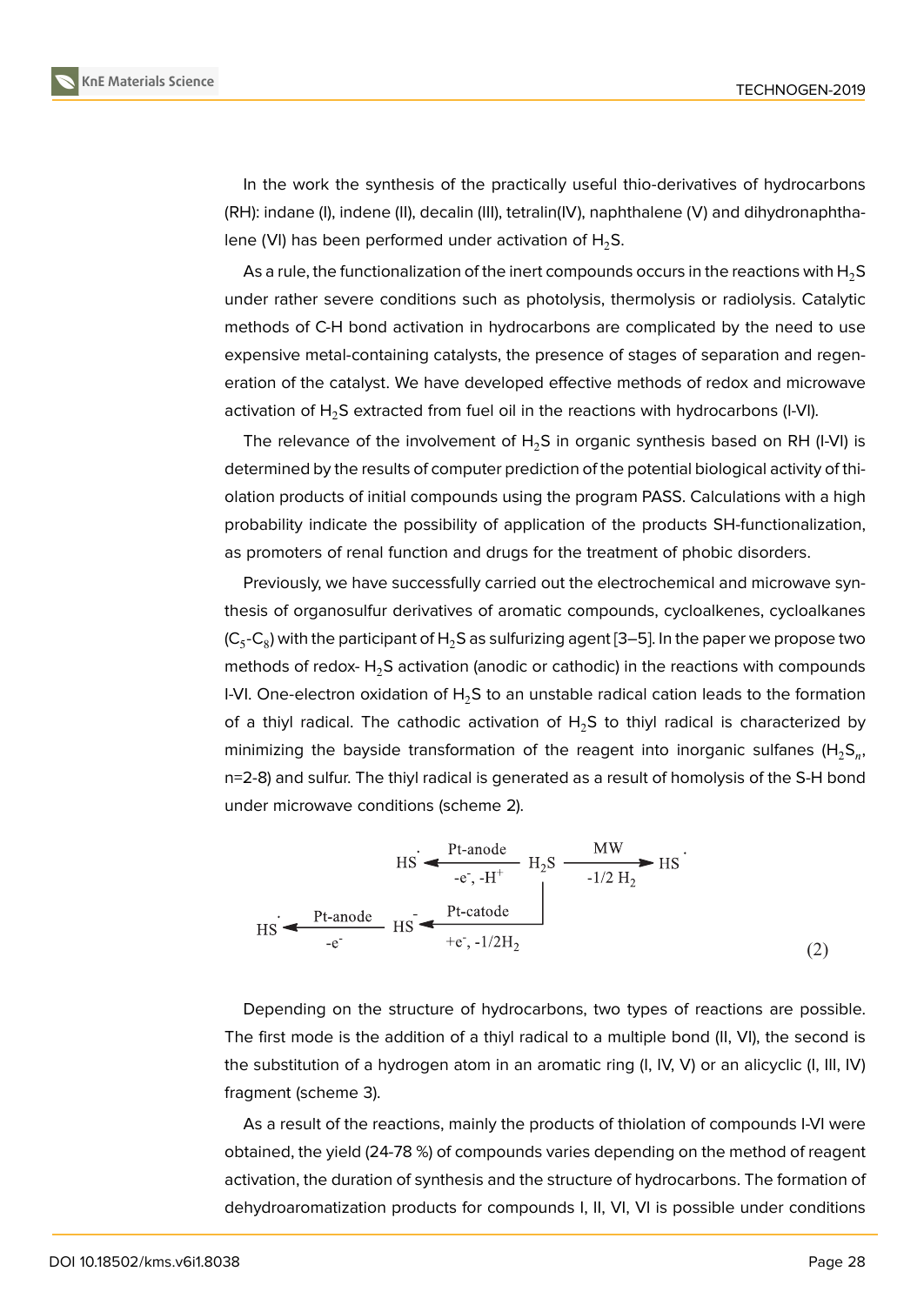

of anodic activation of  $H_2S$ . The corresponding disulfides were obtained as secondary products of thiols transformations.



Thus, an environmentally safe process of purification of hydrocarbon media from toxic and corrosive waste (hydrogen sulfide and low molecular weight thiols) has been developed. New approaches to utilization of sulfur components based on energyand resource-saving physical impacts such as ultrasound, magnetic treatment, electric current and microwave irradiation are proposed. The high efficiency of the use of mild organic oxidizers providing utilization of thiols to biologically active thioethers was confirmed.

The expediency of the combined action of ultrasound and magnetic treatment for desulfurization of fuel oil is established. Along with adsorption purification of light hydrocarbon fractions by N-methylpyrrolidone extraction, the prospects of using the method of chemical adsorption of sulfur components on silica gel promoted by zinc(II) carboxylates are shown. The proposed methods of redox and microwave activation of hydrogen sulfide allowed to involve  $H_2S$  in the synthesis of practically useful organosulfur derivatives in the mild conditions. This method of  $H_2S$  recovery is an alternative to the currently known processes of chemical technology, in which hydrogen sulfide